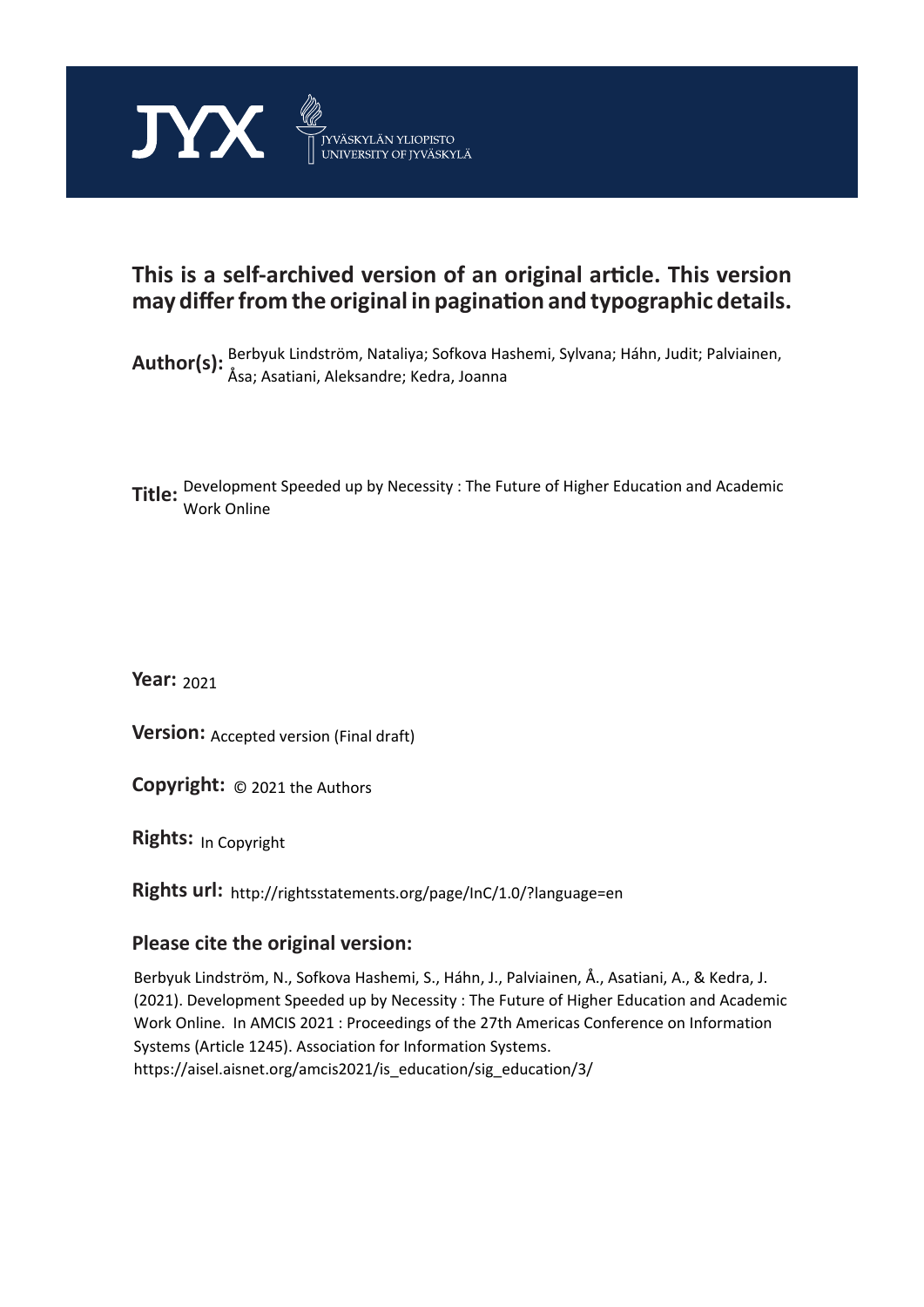# **Development Speeded up by Necessity:**

# **The Future of Teaching and Learning in Higher Education**

*Emergent Research Forum (ERF)*

#### **Nataliya Berbyuk Lindström**

Department of Applied Information Technology, Division of Informatics University of Gothenburg nataliya.berbyuk.lindstrom@ait.gu.se

## **Sylvana Sofkova Hashemi**

Department of Education School of Education, Humanities and Social Sciences Halmstad University sylvana sofkova.hashemi@hh.se

## **Judit Háhn**

Department of Language and Communication Studies University of Jyväskylä judit.hahn@jyu.fi

#### **Aleksandre Asatiani**

Department of Applied IT University of Gothenburg aleksandre.asatiani@ait.gu.se

## **Åsa Palviainen**

Department of Language and Communication Studies University of Jyväskylä asa.palviainen@jyu.fi

## **Joanna Kedra**

Department of Language and Communication Studies University of Jyväskylä joanna.kedra@jyu.fi

## **Abstract**

The COVID-19 pandemic had a dramatic impact on our lives and living. In higher education, it led to a swift shift from on-campus to online education resulting in practices of emergency remote teaching through virtual classrooms. In this project, we seek to gain a deeper understanding of the challenges and opportunities that this abrupt, enforced change to online education entailed for faculty and students in Sweden and Finland. We aim to examine the evolution of online work and study practices, their impact on the teaching and learning environment, and new expectations imposed on the faculty and students. Our goal is to enhance the theoretical understanding of e-learning, developing guidelines on how to make online education effective, exploring the impact of pandemics on the future of higher education.

#### **Keywords**

Pandemic, higher education institutions (HEIs), online education, digitalization.

## **Introduction**

Digitalization changes conditions for communication, meaning-making, and learning which affects our entire lives. Digital competence as a politically driven conceptualization of the use of digital technology for leisure time and professional purposes at work is central in decisions and initiatives regarding education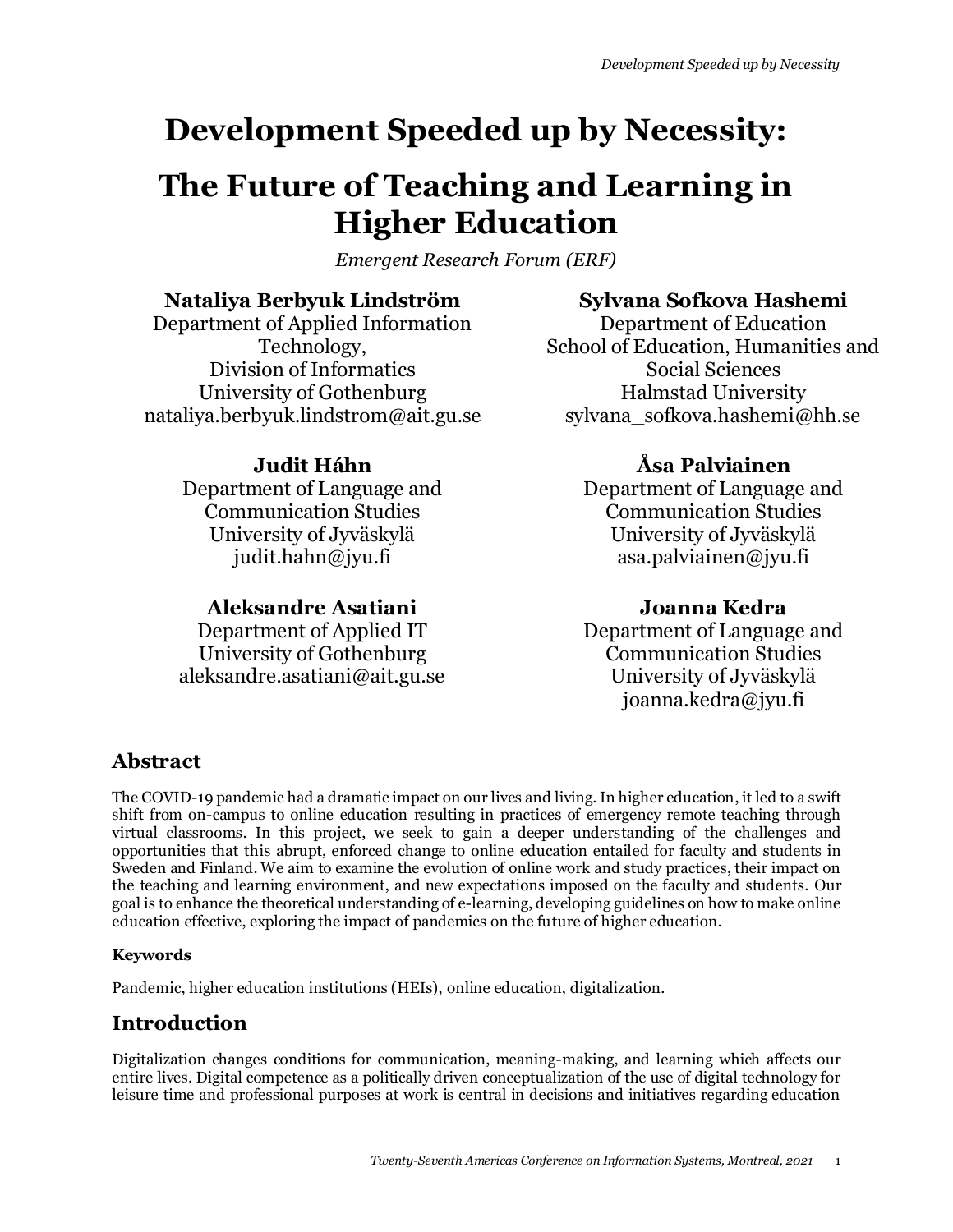policy and quality in education (OECD 2017). A majority of EU countries are currently reforming their educational systems towards digitalized forms explicitly including learning goals and objectives addressing digital competence in curricula (Eurydice 2019). Higher education, being one of these educational structures, faces challenges in relation to digitalization, educating for the future when the future is rapidly changing. Teachers are expected to acquire new knowledge and develop strategies and methods to meaningfully integrate digital technology into educational practice and organize teaching so that the student can use digital tools in a way that promotes knowledge development (UNESCO 2019; Voogt et al. 2013).

The COVID-19 pandemic had a dramatic effect on our lives. For students and faculty in higher education institutions (HEIs), it led to a swift shift from on-campus to online education, resulting in practices of emergency remote teaching and distance learning formats through virtual classrooms (Neuwirth et al. 2020). At this moment, little is known about the perceptions of faculty and students of the enforced changes and the strategies used to adapt to the new normal in university life. It remains to be seen what teaching and learning practices might have been perceived as beneficial and become incorporated in student life in the post-COVID era. Though many online teaching processes developed from 'zero-night' survival actions to institutionalized practices (Carugati et al. 2020), it is unclear how these practices evolve once both faceto-face and online approaches become viable again.

#### **Purpose and Research Questions**

In this research project, we seek to gain a deeper understanding of the challenges and opportunities that the abrupt change to online education entailed for faculty and students in Nordic countries, with a particular focus on Swedish and Finnish HEIs. While both countries are characterized by a relatively high digital development, it is not clear whether the switch to online education was smooth.

This interdisciplinary project aims to explore the impact of the pandemic on teaching and students' learning practices in higher education. Our goal is to enhance the theoretical understanding of e-learning and eteaching, enforced by the experiences of the pandemic, valid for learning and teaching in general and for post-COVID practices in particular. The project will empirically examine the perceptions and experiences of faculty members and students of online teaching and learning during and post-pandemic, approaching several different educational programs and practices. Together with students and faculty, we will develop guidelines on how to make online education not only effective but also engaging, meaningful, and equitable for the students and staff.

Against this background, we pose the following research questions from the perspectives of students and staff:

- 1. In what way did pandemic "help" us to understand and to develop what practices are successful in relation to the organization of teaching, educational goals, assessment and examination, and psychosocial learning environment for online education?
- 2. What is the impact of the pandemic on the future practice of teaching and learning in different programs and practices?

Seeking to answer these questions we have identified four specific project objectives:

- − Analyze and identify the main challenges and opportunities that online teaching and learning entail for faculty and students;
- Theorize a model of Nordic online education that depicts sustainable, student-centered online teaching practices;
- Develop a theory and evidence base for guidelines and best practices for online education;
- Showcase these results in a virtual lab for cooperation between HEIs in Nordic countries.

## **Background**

The COVID-19 pandemic has had a tremendous impact on the higher education landscape in terms of impediment of face-to-face classes and a swift switch to online education. The enforced changes brought by the pandemic have accelerated technology-driven disruption (Karimi and Walter 2015) already present in higher education section. A multitude of studies shows that both faculty and students consider online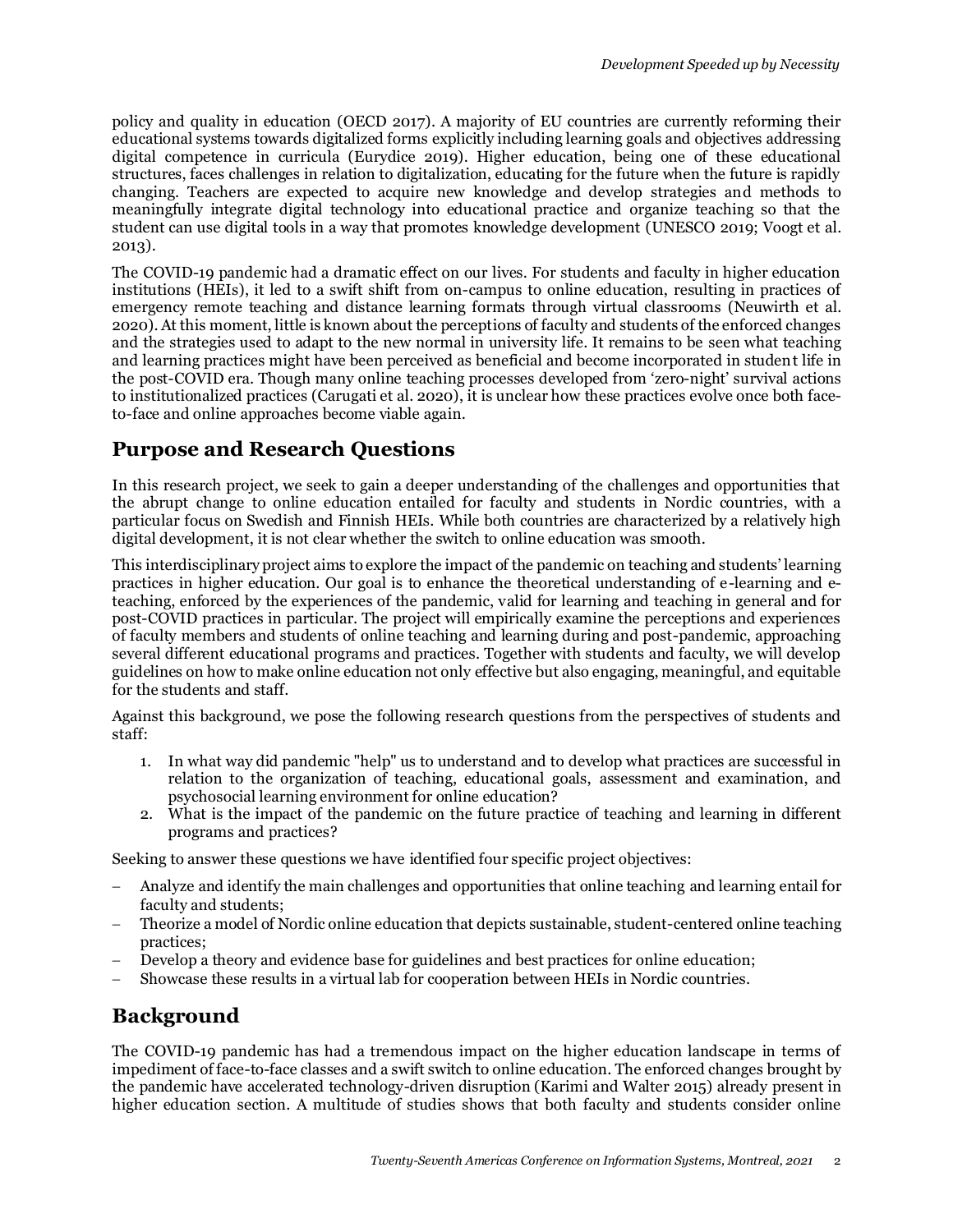education problematic in terms of limited teacher-student contact and social interaction (Karalis and Raikou 2020; Mishra et al. 2020), technical difficulties with online tools, and the cost of online connection (Adnan and Anwar 2020; Moralista and Oducado 2020) and lack of engagement and motivation in students (Aristovnik et al. 2020). Online education is also less suitable for some academic programs, e.g. clinical training in medical schools (Burki 2020). On the positive side, flexibility and convenience (Muthuprasad et al. 2021), availability of video materials, and acquiring digital skills (Mishra et al. 2020) can be mentioned.

Apart from challenges, the pandemic provided a unique opportunity for reshaping higher education in terms of paving the way for speeding up the integration of online learning (Liguori and Winkler 2020) and transformation of academic organizational culture (Sá and Serpa 2020). Though it is hard to predict how the post-COVID future will look like, the digital transformation of HEIs is a factum. Most likely, the online mode is going to stay as complementary to the on-campus mode, if not its substitution (Gurukkal 2020). As the switch to the online mode was swift and crisis-driven, many teachers had little experience and training in online tools to provide online teaching professionally and most students lacked skills how to study online effectively. Thus, it necessitates developing online teaching, learning, and evaluation tools as well as the technological infrastructure for their production to assure the quality and reliability of online education. The challenge here is twofold: successfully manage a large-scale digital transformation (Vial 2019) and reshape academic practice to fit with the swift changes. Further, the future of on-campus activities, teaching, and research is essential to address.

This is where the authors of this project seek to contribute, by offering insights on the challenges—but also the opportunities—that the digital transformation caused by pandemic led to in Nordic higher education. The proposed study extends substantially in its ambition to focus on exploring the potential of digital technology in higher education context from an interdisciplinary perspective, including communication and multiliteracies and video-mediated collaborative learning (Háhn 2020; Kędra and Žakevičiūtė 2019; Palviainen and Kędra 2020; Sofkova Hashemi 2014), mobile-assisted learning (Berbyuk Lindström and Sofkova Hashemi 2019; Berbyuk Lindström et al. 2017), digitalization of higher education (Spante et al. 2018), and presence and interaction in online learning environments (Asatiani and Penttinen 2019). The study is built on an interdisciplinary approach, combining insights from the field of education (online pedagogies in particular), communication, discourse, and information technology.

## **Methods**

To address our research questions, we plan to use a mix of primary and secondary data to carry out a qualitative and a quantitative perspective on the study. We start with mapping the educational programs at selected public HEIs in both countries and then explore how the programs reacted to the pandemic and what arrangements were made with regard to teaching and learning. The project will focus both on those educational programs that switched to exclusively online and on those which experienced blended learning, where online learning was combined with traditional face-to-face teaching. As both countries adopt the principle of public access to official documents, all program and course syllabi, as well as other courserelated materials, are available to the general public either online or on-demand. After this, we will select a smaller group of programs to focus and elaborate further upon. We will also initiate a literature review of theoretical accounts that will include a thorough analysis of appropriate search strings in Scandinavian languages and English. The literature review will continue throughout the project to keep abreast of new publications and resources.

The project applies a mixed-method research design combining focus group interviews, analysis of program and course syllabi and online surveys. First, the focus group interviews with students and faculty will be conducted in both countries. We will examine the evolution of online teaching and learning practices, their impact on the working and learning environment, and new expectations imposed on the faculty and students. The interviews will build on a set of questions compiled by the countries together. The interviews will be audio-recorded upon receiving written consent. The data collection will be conducted in line with ethical guidelines for confidentiality, consent, information, and autonomy in research. We will analyze transcribed interviews using Thematic Content Analysis (Braun and Clarke 2006) with the data analysis software NVivo12. Data analysis will involve an iterative process of listening to the interviews and reading the transcriptions, assigning codes to the emerging themes, and finally determining patterns in the material. Next, the codes will be assigned and sorted in different categories. The codes that have a high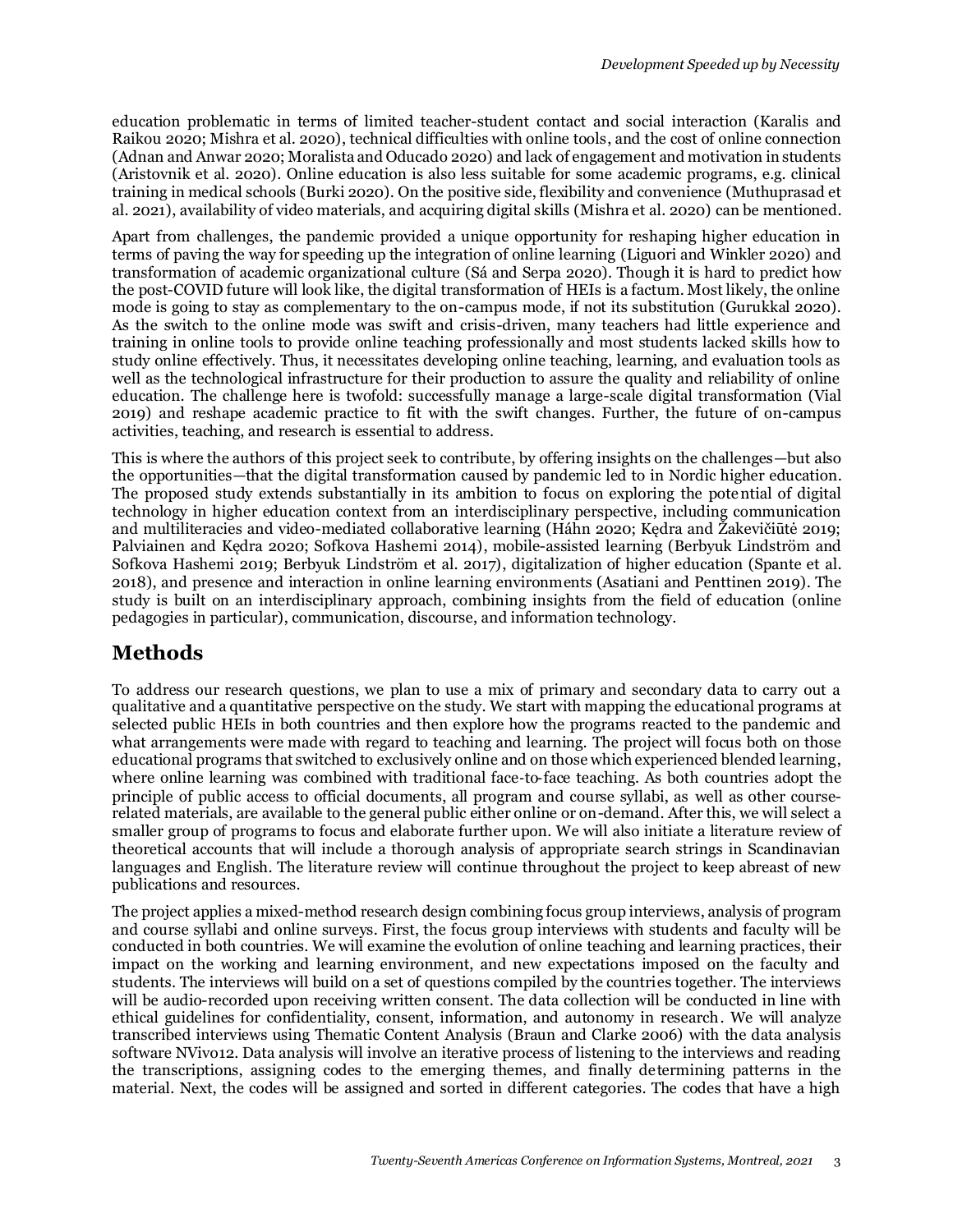degree of agreement among the coders will be sorted into sub-themes. The sub-themes will be organized into overarching themes.

Next, we will analyze the changes that were made to the program and course syllabi due to the pandemic to find out how the differences in teaching and learning practices impacted student evaluations.

After the initial analysis of interviews and documents, we will create online 'experiences of online education' surveys, designed in order to reach larger populations of students and faculty in each of the participating countries. The surveys will aim to gauge students' and faculty's perceptions of online education, providing a more granular understanding of its strengths and weaknesses. The obtained data will be analyzed using advanced statistical methods and SPSS software.

This triangulation of the data collection methods enables to provide as complete a picture as possible of the complexity of online teaching and learning in higher education.

#### **Expected outcomes**

Societal development globally has taken great strides in the last twenty years, with the increasing use of digital technology and digitalization in general. Digitalization as an information-technological revolution is a paradigm shift that affects our lives, including the educational structures of the society (Jonker et al. 2018). Higher education faces challenges educating for the future when the future is rapidly changing.

This project will expand the higher education readiness towards the online learning agenda and gaining insights into the management of digital classrooms from Swedish and Finnish universities during the inevitable change of the higher education norm. It will support theory development and assimilation of knowledge between HEIs in Sweden and Finland in utilizing digital tools to deliver quality teaching for online and blended learning students (work-based learning). It will also facilitate cooperation and enhance the potential for policy impact for higher education.

This project will contribute to our understanding of digital transformation in the context of higher education institutions. We aim to answer the call of Vial (2019) and study how dynamic capabilities contribute to digital transformation. This project will also support the identification and dissemination of innovative best practices of conducting teaching and research in online and blended environments.

#### **REFERENCES**

- Adnan, M., and Anwar, K. 2020. "Online Learning Amid the Covid-19 Pandemic: Students' Perspectives.," *Journal of Pedagogical Sociology and Psychology* (2:1), pp. 45-51.
- Aristovnik, A., Keržič, D., Ravšelj, D., Tomaževič, N., and Umek, L. 2020. "Impacts of the Covid-19 Pandemic on Life of Higher Education Students: A Global Perspective," *Sustainability* (12:20), p. 8438.
- Asatiani, A., and Penttinen, E. 2019. "Constructing Continuities in Virtual Work Environments: A Multiple Case Study of Two Firms with Differing Degrees of Virtuality," *Information Systems Journal* (29:2), pp. 484-513.
- Berbyuk Lindström, N., and Sofkova Hashemi, S. 2019. "Mobile Technology for Social Inclusion of Migrants in the Age of Globalization: A Case Study of Newly Arrived Healthcare Professionals in Sweden," *The International Journal of Technology, Knowledge, and Society,* (15:2), pp. 1-18.
- Berbyuk Lindström, N., Sofkova Hashemi, S., Bartram, L., and Bradley, L. 2017. "Mobile Resources for Integration: How Availability Meets the Needs of Newly Arrived Arabic-Speaking Migrants in Sweden," in: *CALL in a Climate of Change: Adapting to Turbulent Global Conditions, Short Papers from EUROCALL 2017,* K. Borthwick, L. Bradley and S. Thouësny (eds.). Voillans, France: Research-publishing.net.
- Braun, V., and Clarke, V. 2006. "Using Thematic Analysis in Psychology," *Qualitative Research in Psychology* (3:2), pp. 77-101.
- Burki, T.K. 2020. "Covid-19: Consequences for Higher Education," *The Lancet. Oncology* (21:6), pp. 758- 758.
- Carugati, A., Mola, L., Plé, L., Lauwers, M., and Giangreco, A. 2020. "Exploitation and Exploration of It in Times of Pandemic: From Dealing with Emergency to Institutionalising Crisis Practices," *European Journal of Information Systems* (29:6), 2020/11/01, pp. 762-777.